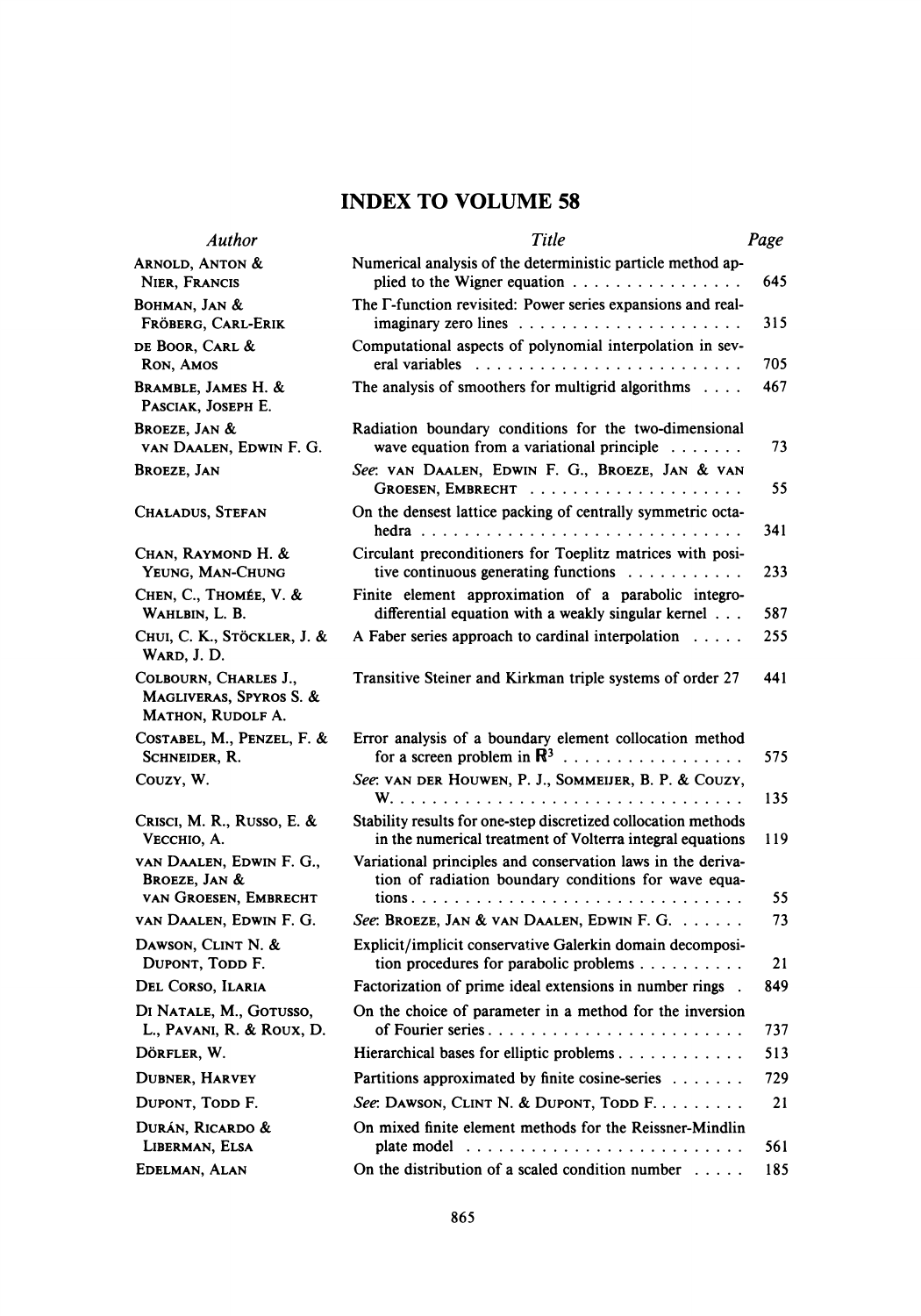### 866 INDEX TO VOLUME 58

| Author                                                           | Title                                                                                                                                        | Page |
|------------------------------------------------------------------|----------------------------------------------------------------------------------------------------------------------------------------------|------|
| Eichenauer-Herrmann,<br>JÜRGEN & NIEDERREITER,<br><b>HARALD</b>  | Lower bounds for the discrepancy of inversive congruential<br>pseudorandom numbers with power of two modulus                                 | 775  |
| ELLIOTT, CHARLES M. &<br>LARSSON, STIG                           | Error estimates with smooth and nonsmooth data for a finite<br>element method for the Cahn-Hilliard equation $\ldots$ .                      | 603  |
| ERNVALL, R. &<br>METSÄNKYLÄ, T.                                  | Computation of the zeros of $p$ -adic L-functions $\dots \dots$                                                                              | 815  |
| Fröberg, Carl-Erik                                               | See: BOHMAN, JAN & FRÖBERG, CARL-ERIK                                                                                                        | 315  |
| GAO, F.                                                          | See: WASILKOWSKI, G. W. & GAO, F.                                                                                                            | 285  |
| GATERMANN, KARIN,<br>HOFFMANN, CHRISTOPH &<br>OPFER, GERHARD     | Explicit Faber polynomials on circular sectors                                                                                               | 241  |
| VAN DER GEER, GERARD,<br>SCHOOF, RENÉ &<br>VAN DER VLUGT, MARCEL |                                                                                                                                              | 781  |
| GLASSEY, R. T.                                                   | Convergence of an energy-preserving scheme for the<br>Zakharov equations in one space dimension                                              | 83   |
| <b>GOLDFELD, DORIAN</b>                                          | On the computational complexity of modular symbols                                                                                           | 807  |
| Gotusso, L.                                                      | See: DI NATALE, M., GOTUSSO, L., PAVANI, R. & ROUX, D.                                                                                       | 737  |
| GOUVÊA, F. & MAZUR, B.                                           | Families of modular eigenforms                                                                                                               | 793  |
| <b>GRADY, MICHAEL &amp;</b><br>NEWMAN, MORRIS                    | Some divisibility properties of the subgroup counting func-                                                                                  | 347  |
| VAN GROESEN, EMBRECHT                                            | See: VAN DAALEN, EDWIN F. G., BROEZE, JAN & VAN                                                                                              | 55   |
| GUO, BEN-YU &<br>MILLER, J. J. H.                                | Iterative and Petrov-Galerkin methods for solving a system<br>of one-dimensional nonlinear elliptic equations                                | 531  |
| HOFFMANN, CHRISTOPH                                              | See: GATERMANN, KARIN, HOFFMANN, CHRISTOPH & OPFER,                                                                                          | 241  |
| HONG, Y. P. & PAN, C.-T.                                         | Rank-revealing QR factorizations and the singular value<br>$decomposition \dots \dots \dots \dots \dots \dots \dots \dots \dots \dots \dots$ | 213  |
| HOU, THOMAS Y.                                                   | A new desingularization for vortex methods                                                                                                   | 103  |
| VAN DER HOUWEN, P. J.,<br>SOMMEIJER, B. P. &<br>Couzy, W.        | Embedded diagonally implicit Runge-Kutta algorithms on                                                                                       | 135  |
| HUNDSDORFER, WILLEM                                              | Unconditional convergence of some Crank-Nicolson LOD<br>methods for initial-boundary value problems                                          | 35   |
| JAKUBEC, STANISLAV &<br>MARKO, FRANTIŠEK                         | Witt equivalence classes of quartic number fields $\dots$                                                                                    | 355  |
| KECHKAR, NASSERDINE &<br><b>SILVESTER, DAVID</b>                 | Analysis of locally stabilized mixed finite element methods                                                                                  | 1    |
| KEIPER, J. B.                                                    | Power series expansions of Riemann's $\xi$ function                                                                                          | 765  |
| LARSSON, STIG                                                    | See: ELLIOTT, CHARLES M. & LARSSON, STIG                                                                                                     | 603  |
| LEHMAN, J. LARRY                                                 | Levels of positive definite ternary quadratic forms $\dots$ .                                                                                | 399  |
| LEVILLAIN, VINCENT                                               | Eigenvalue approximation by a mixed method for resonant<br>inhomogeneous cavities with metallic boundaries                                   | 11   |
| LIBERMAN, ELSA                                                   | See: DURÁN, RICARDO & LIBERMAN, ELSA                                                                                                         | 561  |
| MAGLIVERAS, SPYROS S.                                            | See: COLBOURN, CHARLES J., MAGLIVERAS, SPYROS S. &                                                                                           | 441  |
| MARKO, FRANTIŠEK                                                 | See: JAKUBEC, STANISLAV & MARKO, FRANTIŠEK                                                                                                   | 355  |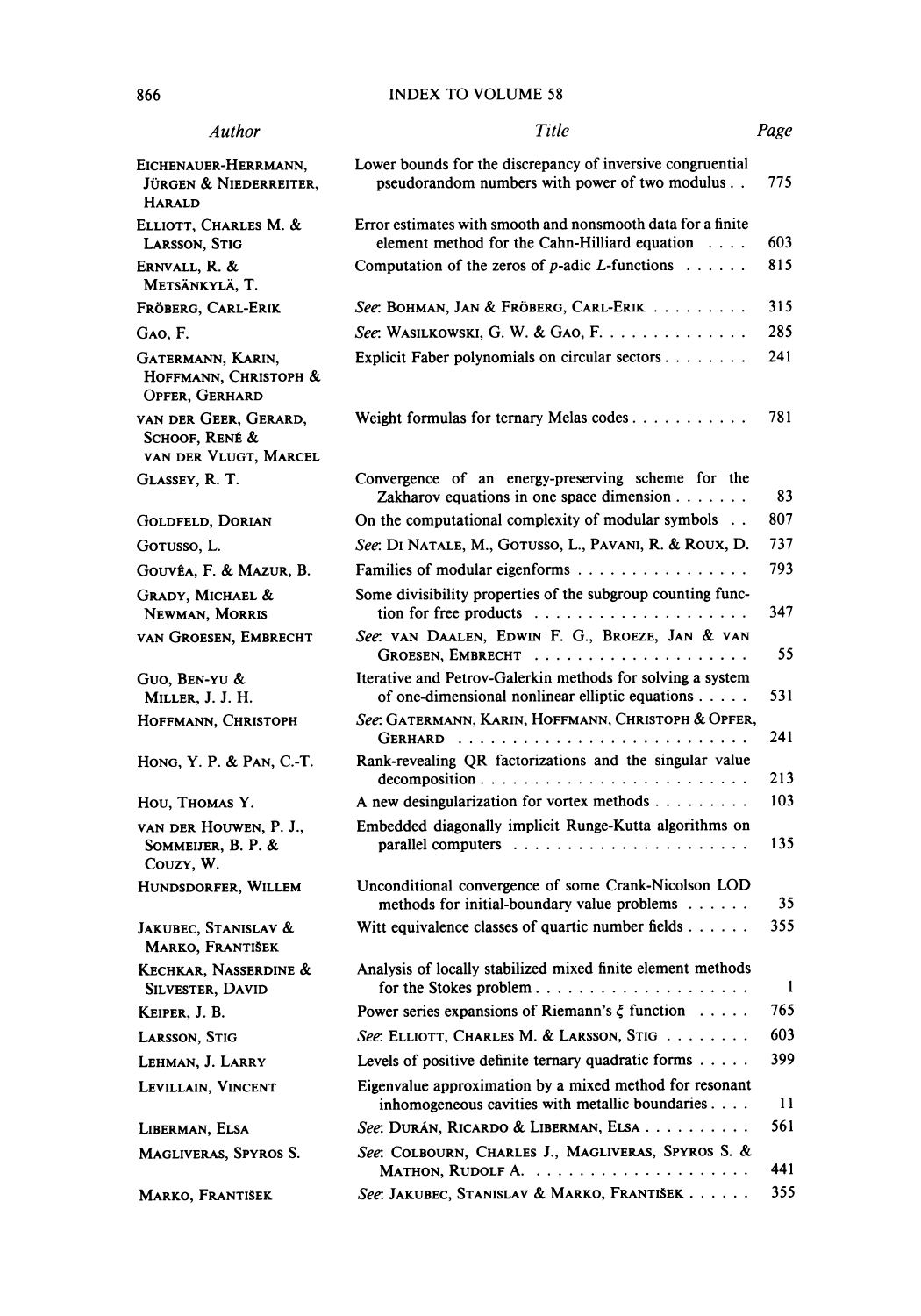# INDEX TO VOLUME 58 867

| Author                                 | Title                                                                                                                              | Page |
|----------------------------------------|------------------------------------------------------------------------------------------------------------------------------------|------|
| MATHON, RUDOLF A.                      | See: COLBOURN, CHARLES J., MAGLIVERAS, SPYROS S. &                                                                                 | 441  |
| MAYER, DANIEL C.                       | Multiplicities of dihedral discriminants                                                                                           | 831  |
| Mazur, B.                              | See: GOUVÊA, F. & MAZUR, B.                                                                                                        | 793  |
| Metsänkylä, T.                         | See: ERNVALL, R. & METSÄNKYLÄ, T.                                                                                                  | 815  |
| Miller, J. J. H.                       | See: Guo, BEN-YU & MILLER, J. J. H.                                                                                                | 531  |
| NEWMAN, MORRIS                         | See: GRADY, MICHAEL & NEWMAN, MORRIS                                                                                               | 347  |
| NIEDERREITER, HARALD                   | See: EICHENAUER-HERRMANN, JÜRGEN & NIEDERREITER,                                                                                   | 775  |
| NIEDERREITER, HARALD                   | The existence of efficient lattice rules for multidimensional<br>numerical integration $\ldots \ldots \ldots \ldots \ldots \ldots$ | 305  |
| NIER, FRANCIS                          | See: ARNOLD, ANTON & NIER, FRANCIS                                                                                                 | 645  |
| NIIJIMA, KOICHI                        | A posteriori error bounds for piecewise linear approximate<br>solutions of elliptic equations of monotone type $\dots$             | 549  |
| NOTARIS, SOTIRIOS E.                   | On Gauss-Kronrod quadrature formulae of Chebyshev type                                                                             | 745  |
| OLIVIER, M.                            | The computation of sextic fields with a cubic subfield and                                                                         | 419  |
| OPFER, GERHARD                         | See: GATERMANN, KARIN, HOFFMANN, CHRISTOPH & OPFER,                                                                                | 241  |
| PAN, C.-T.                             | See: HONG, Y. P. & PAN, C.-T                                                                                                       | 213  |
| PASCIAK, JOSEPH E.                     | See: BRAMBLE, JAMES H. & PASCIAK, JOSEPH E.                                                                                        | 467  |
| PAVANI, R.                             | See: DI NATALE, M., GOTUSSO, L., PAVANI, R. & ROUX, D.                                                                             | 737. |
| PENZEL, F.                             | See: COSTABEL, M., PENZEL, F. & SCHNEIDER, R.                                                                                      | 575  |
| Peralta, René                          | On the distribution of quadratic residues and nonresidues<br>modulo a prime number                                                 | 433  |
| PLONKA, G. & TASCHE, M.                | Efficient algorithms for periodic Hermite spline interpola-                                                                        | 693  |
| RICHTER, GERARD R.                     | The discontinuous Galerkin method with diffusion $\dots$ .                                                                         | 631  |
| RON, AMOS                              | See: DE BOOR, CARL & RON, AMOS                                                                                                     | 705  |
| Roux, D.                               | See: DI NATALE, M., GOTUSSO, L., PAVANI, R. & ROUX, D.                                                                             | 737  |
| RUNDELL, WILLIAM &<br>SACKS, PAUL E.   | Reconstruction techniques for classical inverse Sturm-                                                                             | 161  |
| Russo, E.                              | See: Crisci, M. R., Russo, E. & Vecchio, A.                                                                                        | 119  |
| Sacks, Paul E.                         | See: RUNDELL, WILLIAM & SACKS, PAUL E.                                                                                             | 161  |
| SCHMITT, BERNHARD A.                   | Krylov approximations for matrix square roots in stiff                                                                             | 191  |
| SCHNEIDER, R.                          | See: COSTABEL, M., PENZEL, F. & SCHNEIDER, R.                                                                                      | 575  |
| SCHOOF, RENÉ                           | See: VAN DER GEER, GERARD, SCHOOF, RENÉ & VAN DER                                                                                  | 781  |
| SCOTT, L. RIDGWAY &<br>ZHANG, SHANGYOU | Higher-dimensional nonnested multigrid methods                                                                                     | 457  |
| Shoup, Victor                          | Searching for primitive roots in finite fields                                                                                     | 369  |
| SILVESTER, DAVID                       | See: KECHKAR, NASSERDINE & SILVESTER, DAVID                                                                                        | -1   |
| <b>SKORUPPA, NILS-PETER</b>            | Computations of Siegel modular forms of genus two                                                                                  | 381  |
| SOMMEIJER, B. P.                       | See: VAN DER HOUWEN, P. J., SOMMEIJER, B. P. & COUZY,                                                                              | 135  |
| STÖCKLER, J.                           | See: Chui, C. K., Stöckler, J. & Ward, J. D.                                                                                       | 255  |